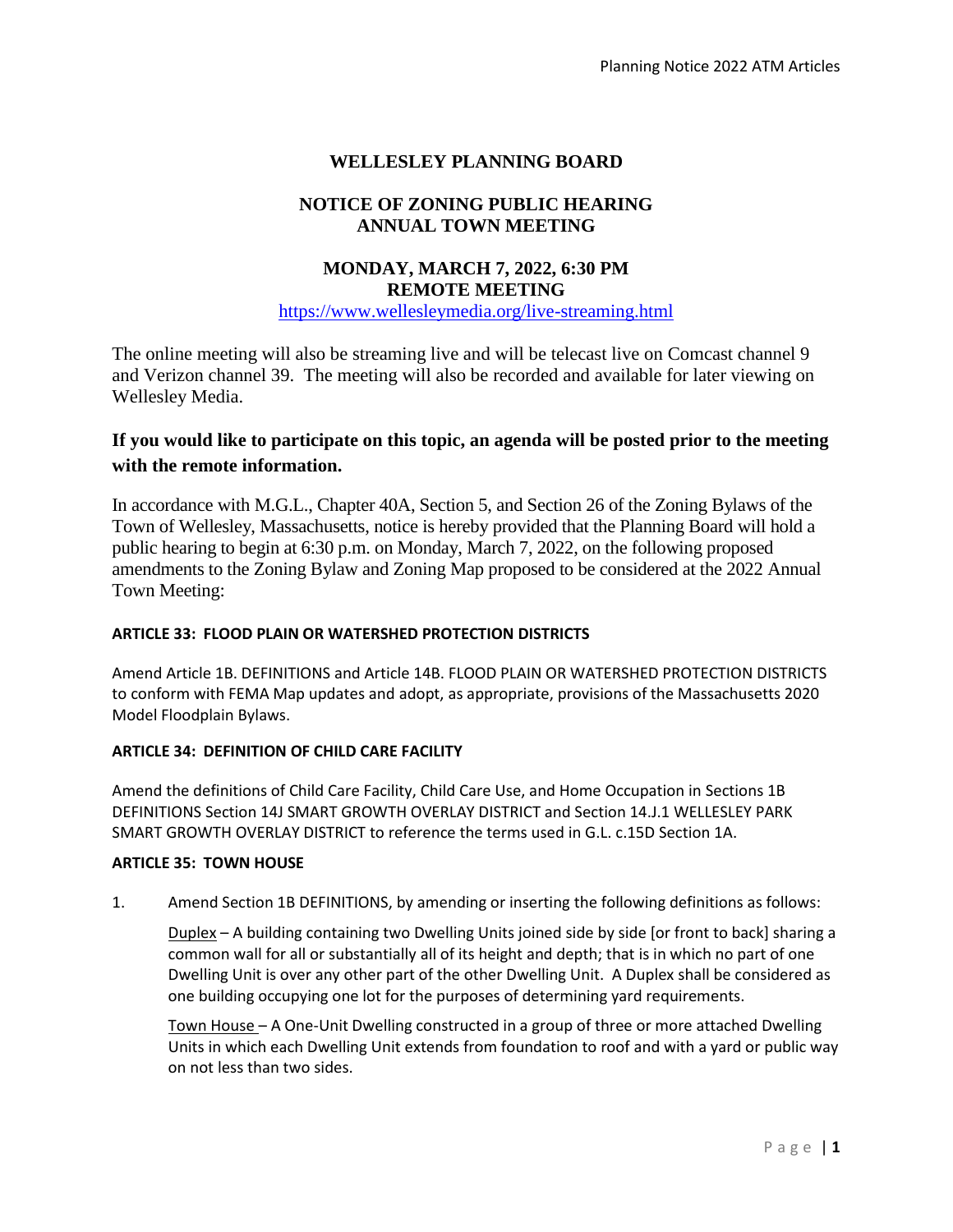Townhouse Structure – a row of at least three One-Unit Dwellings whose sidewalls are separated from each other Dwelling Units by a fire separation wall or walls, and where each Dwelling Unit has its own at-grade access.

Two Unit Dwelling – A building, including a Duplex, containing two, and no more than two, Dwelling Units.

2. Amend Section 4 GENERAL RESIDENCE DISTRICTS to incorporate the revised definitions.

### **ARTICLE 36: GENERAL RESIDENCE DISTRICTS**

1. Amend Section 4. GENERAL RESIDENCE DISTRICTS to provide for additional uses for any land with frontage on Washington Street or Worcester Street east of Cliff Road and west of Grantland Road Extension.

#### **ARTICLE 37: ZONING MAP CHANGES**

Amend the Zoning Map of the Town of Wellesley by rezoning 219 Washington Street (Parcel 63-1), and 229 Washington Street (Parcel 63-1-A) from the Single Residence District to the General Residence District.

#### **ARTICLE 38: SUSTAINABILITY**

1. Amend Section 1. GENERAL PROVISIONS by amending Section 1.C Purpose to add a new Section 1.C.12 as follows:

12. To reduce emissions of greenhouse gases and to encourage the use of sustainable building and land use practices.

2. Amend Section 16A. PROJECT APPROVAL to include review of Greenhouse Gas Emissions by:

a. Amending Section 16A.C.3.a and Section 16A.C.3.b to read as follows:

- a. The applicant shall submit to the Planning Board a Municipal Systems Impact Analysis (MSIA), prepared by professional engineers registered in the Commonwealth of Massachusetts, and identifying the impact of the Construction Project on water, sewer, storm drainage, electric, traffic, intersections, sidewalks and footways, building occupant life safety, refuse disposal and recycling, and greenhouse gas emissions. The water, sewer, and storm drainage portions of the MSIA shall be prepared by engineers having expertise in civil engineering; the electric portion shall be prepared by engineers having expertise in electrical engineering; the traffic and pedestrian safety and bicycle safety portions shall be prepared by engineers having expertise in traffic and transportation engineering; and the greenhouse gas emissions portion shall be prepared by engineers having expertise in energy performance and efficiency.
- b. The intent of the analysis is to determine the impact on the Town's existing capital infrastructure in order to assess costs of providing or upgrading Town public facilities which will benefit a PSI and compatibility with the Town's greenhouse gas emissions reduction goals.
- b. Amending Section 16A.C.3.c to add a new subsection vi as follows:
	- vi. Greenhouse Gas Emissions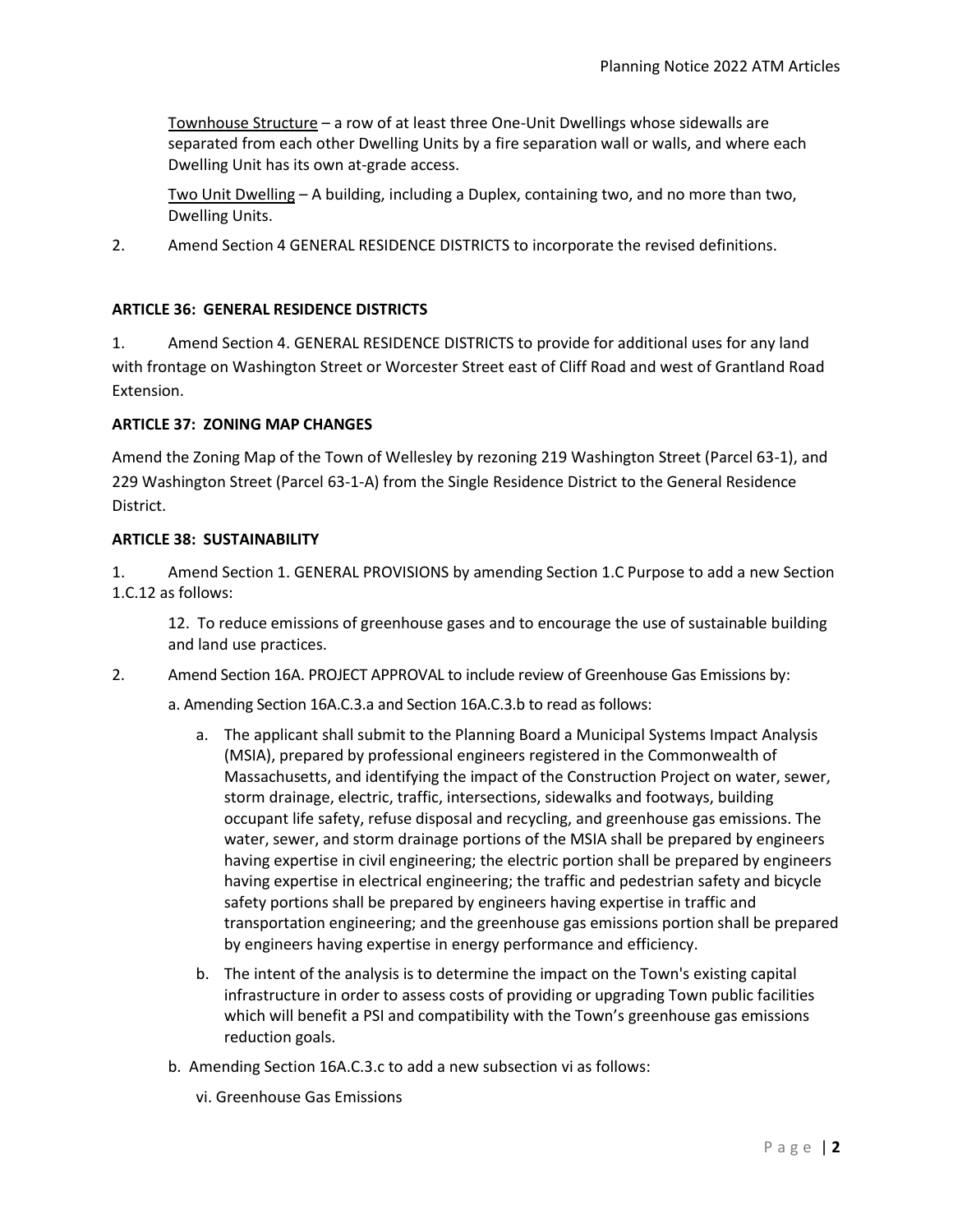identification of proposed energy consumption and emissions including analysis of measures taken to meet the Town's greenhouse gas emissions reduction goals.

3. Amend Section 22. DESIGN REVIEW to expand the Design Review Standards to include review of sustainable design by adding a new Section 22.C.6 as follows:

6. Sustainable Design- Proposed development shall promote meeting the Town's greenhouse gas emissions reduction goals.

4. Amend Section 1B DEFINITIONS by inserting the following definition:

Heat Pump – Means a Cold Climate Air-Source Heat Pump which is listed by the Massachusetts Clean Energy Center a[t https://goclean.masscec.com/wp](https://goclean.masscec.com/wp-content/uploads/2021/01/MassCEC_ASHP_GUIDE.pdf)[content/uploads/2021/01/MassCEC\\_ASHP\\_GUIDE.pdf](https://goclean.masscec.com/wp-content/uploads/2021/01/MassCEC_ASHP_GUIDE.pdf) or, if such listing is discontinued, a successor or comparable listing as confirmed by the Planning Department.

5. Amend Section 19 YARD REGULATIONS by amending the fourth sentence of the Section 19.B to read in its entirety as follows:

Heating, ventilation, air conditioning, swimming pool, electric generating, or other noise emitting equipment shall not be located in required setback areas except for Heat Pumps located in Side Yards or Rear Yards which are attached to and do not extend more than two feet from the wall of the building (but may not be attached to any part of bay windows) or are ground mounted and do not extend more than four feet from the foundation of the building, including any pad on which the Heat Pump is mounted. Plans and installation of sound reduction and/or visual screening may be required if, in the opinion of the Inspector of Buildings abutters may be affected.

#### **PLANNING ARTICLE 39: ACCESSORY DWELLING UNITS**

Add a new Section 16H. ACCESSORY DWELLING UNITS to allow the construction and operation of Accessory Dwelling Units in One-Unit Dwellings.

#### **PLANNING ARTICLE 40: COMMERCIAL GUN SHOPS**

1. Amend Section 1B DEFINITIONS by inserting the following definition:

Commercial Gun Shop – Any commercial establishment engaging in whole or in part in the business of a Gunsmith, or the manufacture, sale, or lease to the public of any Weapon, Machine Gun, Ammunition, Bump Stock, Large Capacity Feeding Device, Stun Gun, or Trigger Crank, as such terms are defined in G.L.c.140, § 121.

- 2. Amend Section 11. BUSINESS DISTRICTS by adding a new Section 11.A.13.l as follows:
	- l. Commercial Gun Shop
- 3. Amend Section 13. INDUSTRIAL DISTRICTS by adding a new Section 13.A.11.d as follows:
	- d. Commercial Gun Shop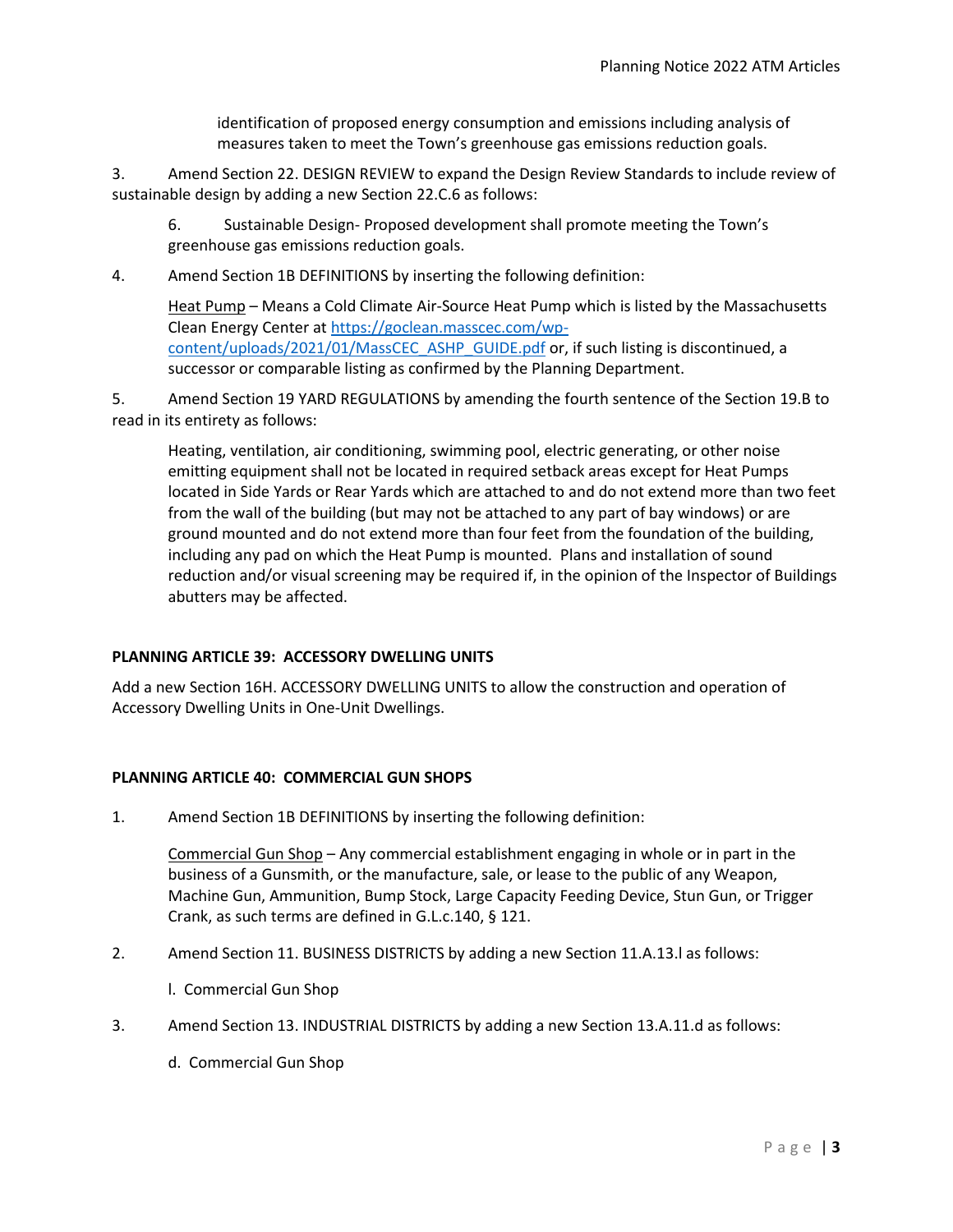4. Amend Section 25. SPECIAL PERMIT GRANTING AUTHORITY by inserting a new Section 25.B.7 to regulate the siting, design, placement, security, safety, monitoring, and modifications of Commercial Gun Shops within the Town to ensure that such uses are operated in a manner consistent with the overall health, welfare and safety of the Town and to minimize the adverse impacts of Commercial Gun Shops on adjacent properties, residential neighborhoods, schools and other places where children congregate, and other land uses potentially incompatible with said Commercial Gun Shops.

#### **ARTICLE 41: OUTDOOR LIGHTING**

- 1. Amend Section 16G.D to read in its entirety as follows:
	- D. Applicability

The provisions of this Section shall apply to the following project types:

- 1. Major Construction Projects and Minor Construction Projects; and
- 2. Externally Illuminated Signs requiring Design Review and/or a Special Permit, as required and defined by Section 22A.

Where the provisions of this Section 16G are more specific and/or more restrictive with respect to lighting associated with an applicable project type for which other standards may exist within the Zoning Bylaw, the regulations contained in this Section shall take precedence.

With respect to any building or structure which is constructed or renovated as part of a Major Construction Project or a Minor Construction Project, all exterior luminaires of such building or structure shall be brought into compliance with this Section 16G.

The provisions of this Section shall not apply to:

(a) One-Unit or Two-Unit Dwellings or to structures or uses accessory to such dwellings.

(b) the ordinary maintenance, repair, and/or replacement of luminaires not approved as part of and/or associated with the installation of Externally Illuminated Signs; and

(c) the installation of new luminaires on properties not subject to one or more of the aforementioned project types following the effective date of this Section.

#### **ARTICLE 42: SIGNS**

Amend Section 22A. SIGNS as follows:

In Table 22A.1 insert the words ", whichever is less." at the end of the text in the cell in such table for Wall Signs, Maximum Area, Commercial Districts Fronting Streets other than Worcester Street and Commercial Districts Fronting Worcester Street, so that the text in such cell shall read in its entirety as follows:

Additional signs allowed per additional public entrances and additional signs allowed for building occupied by more than 1 Business Establishment, shall not exceed 25 sq. ft. or 10% of the area of the wall to which attached, whichever is less.